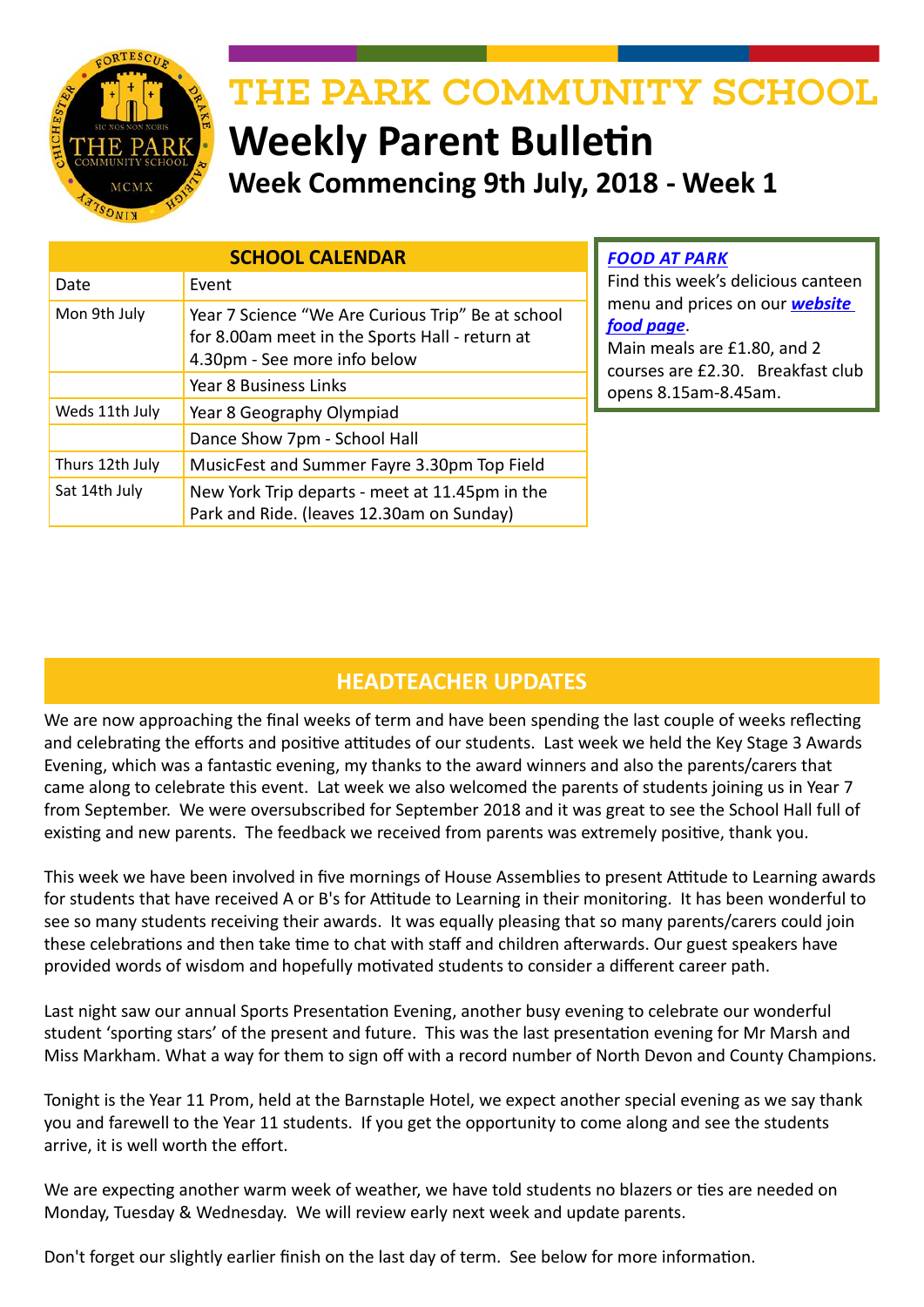#### **EARLY FINISH ON FRIDAY 20TH JULY**

Students will finish school at an earlier time on the final day of term (Friday 20th July). For students, school will close at 12:50pm. Where possible, we have arranged for early transport to collect students from school.

Travel arrangements at the end of the school day will be as follows:-

#### **Services confirmed as running early to collect students at 12:50pm on Friday 20th July:**

Park 001 Taw & Torridge Park 003 B Line Taxis Park 005 Quay cars Park 011 Streets Park 015 Streets Park 037 Streets Park 502 All Area

#### **Students will need to walk to the bus station to catch the following buses:**

Park 021 Stagecoach Park 155 (from bus station or Portland Street)

If any parent would like their son/daughter supervised in school until the normal finish time of 3:20pm on this day, please contact the relevant Head of House by **Friday 13th July.**

Dance. Wednesday 11th July 2018 **School Hall 7.00-9.00pm Adults: £3** Child: £1 (Refreshments available during interval) The 2018 Summer Dance Show

Park Community School presents...

**i**ghts, Camera

#### **SUMMER DANCE SHOW**

Tickets are available from our school office for the Dance Show, on Wednesday 11th July in our School Hall.

This year we have over 50 dancers taking part. The students are amazing: we promise you a fantastic performance for all the family. Adults £3 - Children £1.

Refreshments will be available during the interval.

## **MUSICFEST & SUMMER FAYRE : STALLS**

**THURSDAY 12TH JULY PARK SCHOOL TOP FIELD 8.30РМ - 6РМ** 

 $.$ RRO **• BOUNCY CASTLE • CANDY FLOSS • LIVE MUSIC** · TOMBOLA • PRIMARY SCHOOL CHOIR **• CAKES** • REFRESHMENTS **• RAFFLE GRAND DRAW** · AND LOTS MORE

We will be holding the Summer Raffle Draw at the Fayre.

Please could you return sold and unsold tickets to the school by Monday 9th July.

Many thanks for your support

**We hope to see you at our annual MusicFest and Summer Fayre - with this glorious weather, we are sure it will be a wonderful event - not to miss!**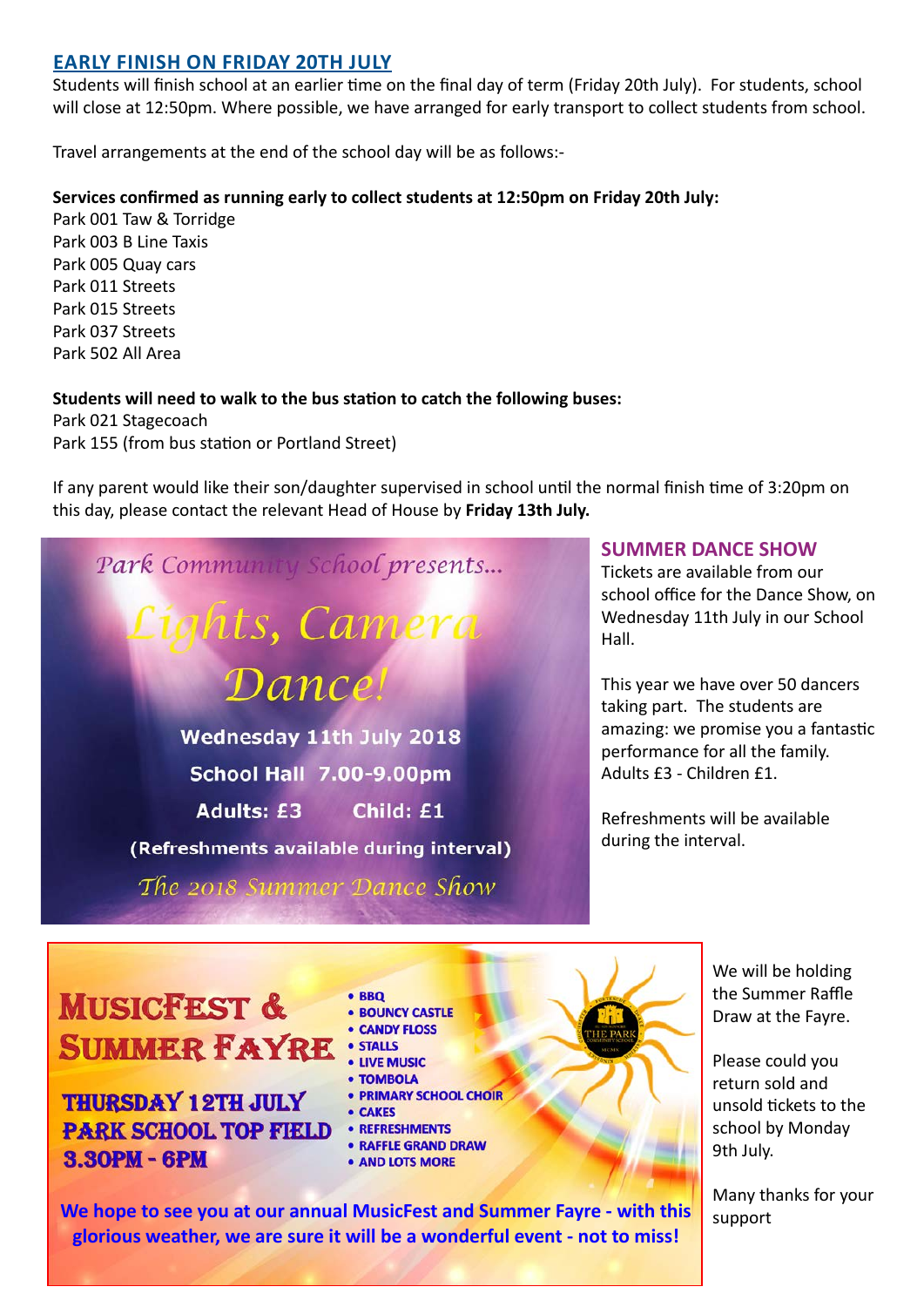## **GASTROENTERITIS NOTICE**

There have been some cases reported in and around the community of possible gastroenteritis.

If your child is affected with any symptoms that may suggest gastroenteritis, please inform the school and keep your child at home until they have been symptom free for 48 hours.

Please reiterate to your child the importance of maintaining hygiene with thorough handwashing. The best way to reduce the chances of contracting gastroenteritis is to wash hands thoroughly with soap and running water for at least 10 seconds, particularly after using the toilet and before preparing and eating food.

Thank you for your co-operation.

#### *Mr G Roscoe - Headteacher*

### **NEW YORK TRIP**

Students need to meet at the Park and Ride on Saturday 14th at 11.45pm, with the coach departing at 12.30am on Sunday.

We are aiming to return at approx. 3.30pm on Friday 20th July, but students will phone parents when we are approx. 30 minutes from school.

Parents/carers can follow @ParkMaths on twitter for trip updates!

## **MATHS PUZZLE OF THE WEEK**

All Students: See your tutor or Maths teacher for the

weekly Maths Puzzle of the Week Competition. Put your entry in the box in room 37 by the end of the week for a chance of winning the weekly prize.



Each week the winner is announced on the *[@ParkMaths](https://twitter.com/ParkMaths)* twitter feed.

## **BATTLEFIELDS TRIP**

All students going on the Battlefields residential need to attend a meeting at 12.50pm in Room 66 on Monday 9th July to have their photo's taken for the collective passport.

### **WE THE CURIOUS TRIP**

We The Curious Trip on Monday 9th July:

Could all students arrive at school by 8:00am for an 8:30am departure. Please meet in the Sports Hall where you will be organised into your allotted coaches. Students are to wear school uniform (no blazers required). Phones for the purpose of contacting home in the event of a delay returning are permitted. Students needs to bring a packed lunch as they are not allowed in the restaurant area. We anticipate returning to school at 4.30pm to the park and ride car park.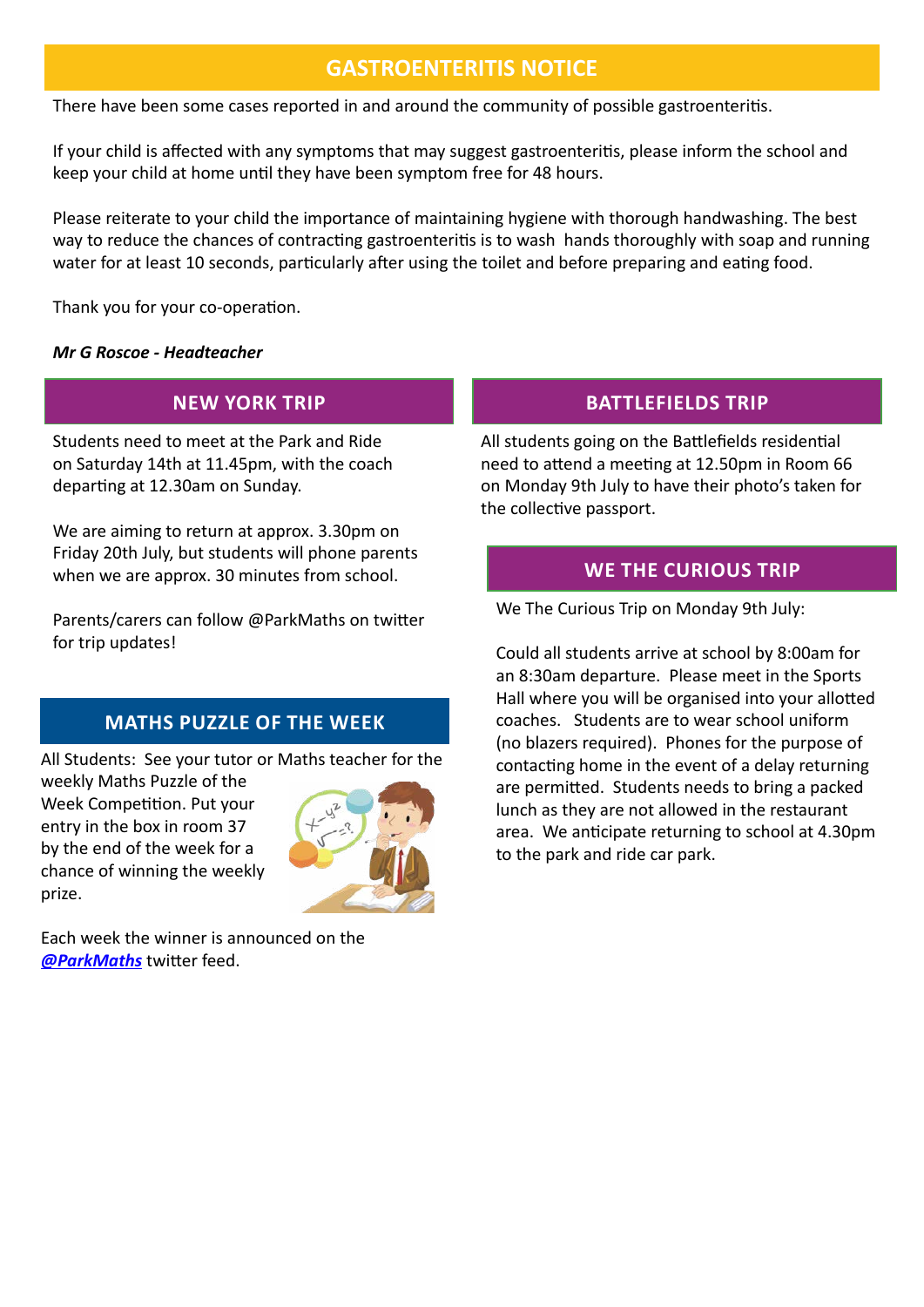## **KS4 INFORMATION**

#### **YEAR 10 WORK EXPEREINCE**

- Students working in engineering, construction or a kitchen may need safety boots. These can be borrowed from school if students do not want to buy their own. Forms available from Pupil Reception
- Students working at any Brend hotel or restaurant then have an induction meeting in school next Wed 11 July 8.55 - 10.00 in Room 11. Students need to have returned the Brend/ Parent Permission agreement before that date.

#### **YEAR 11 REVISION GUIDE - DONATIONS**

Year 11 students have now completed all their exams. We would appreciate any donations of revision guides to benefit our future students.

### **YEAR 11 PROM - SPECTATOR PARKING**

The Barnstaple hotel have a certain amount of spaces around the hotel and an agreement with Superbowl (next to the hotel) & Devonshire House (opposite the rear-side exit of the hotel), to use their car park as an overflow.

The hotel operate and direct cars through a one way system so that the 'drop-off''s can run smoothly. Spectators and teachers are directed to park in Superbowl or Devonshire House so that they keep space available for hotel residents yet to arrive.

#### **CHARITY OF THE YEAR**

'Everything Ellie' is the Park School charity of the Year. Please donate any 1p, 2p, 5p and old £1 coins – students can give them to their tutor, Mrs O'Callaghan or pupil reception. Also do you have any old, unwanted but usable shoes that you can donate to our shoe bank?

## **NATIONAL BOOK TOKEN COMPETITION**

It is that time of year again for everyone to vote for our school to try and win £5000 in tokens for our Library, enough to buy hundreds of new books!



Please visit the website (clicking the logo above): www.nationalbooktokens.com/schools for details about this amazing offer and to fill in the voting slip, to give us a lucky chance of winning.

The more entries for our school the more chances of winning!